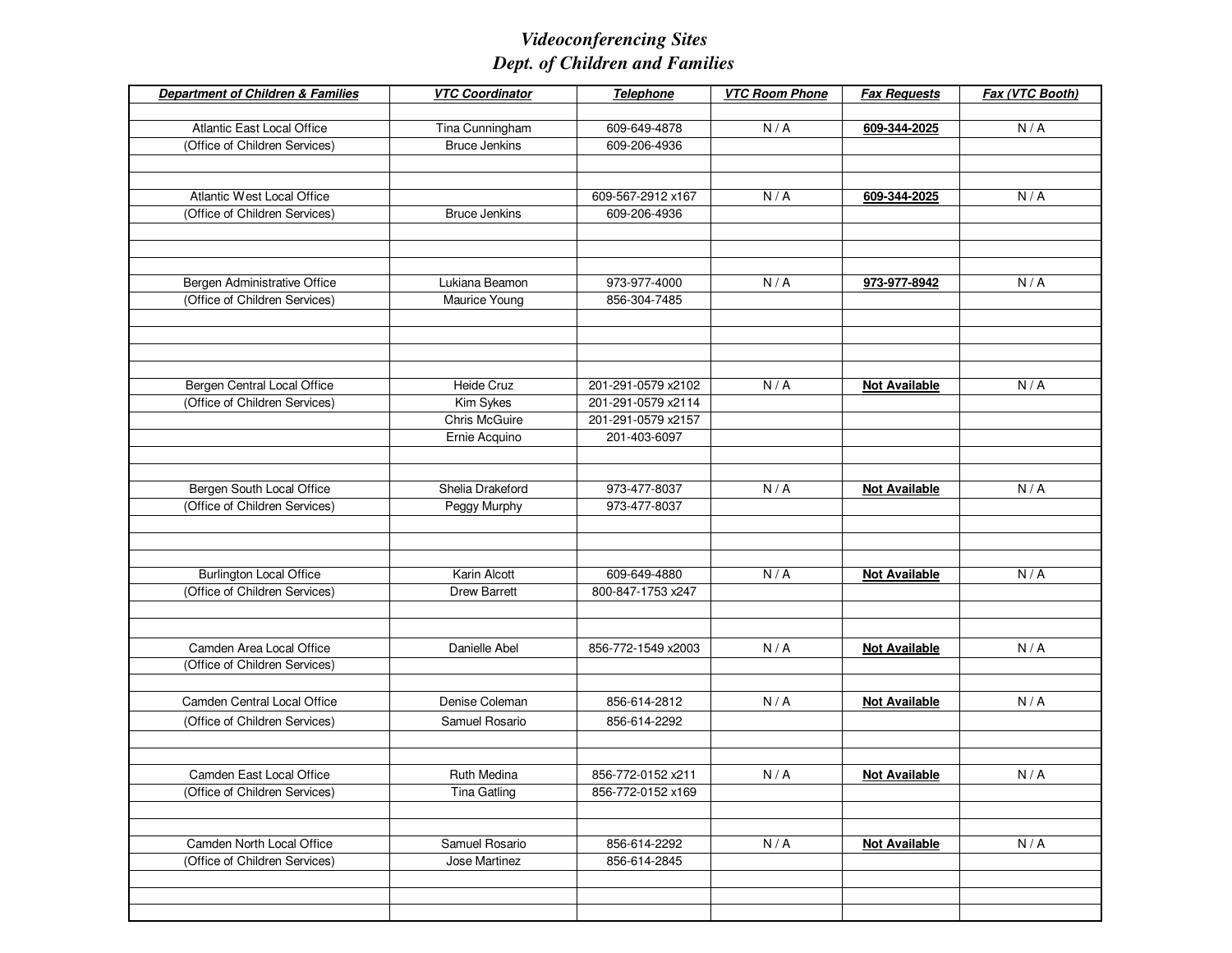| <b>Department of Children &amp; Families</b> | <b>VTC Coordinator</b>  | Telephone          | <b>VTC Room Phone</b> | <b>Fax Requests</b>  | Fax (VTC Booth)       |
|----------------------------------------------|-------------------------|--------------------|-----------------------|----------------------|-----------------------|
|                                              |                         |                    |                       |                      |                       |
| Camden South Local Office                    |                         |                    | N/A                   | <b>Not Available</b> | N/A                   |
| (Office of Children Services)                | Betty Ann Ritz          | 800-982-7395 x1090 |                       |                      |                       |
|                                              | Kristi Malik            | 609-313-2732       |                       |                      |                       |
|                                              |                         |                    |                       |                      |                       |
|                                              |                         |                    |                       |                      |                       |
| Cape May Local Office                        | Yanira Lopez            | 800-531-1259       | N/A                   | 609-463-9652         | N/A                   |
| (Office of Children Services)                | Kathy Breckley          | 800-531-1259 x250  |                       |                      |                       |
|                                              | Sabrina Christopherson  | 800-531-1259       |                       |                      |                       |
|                                              | <b>Bruce Jenkins</b>    | 609-571-5639       |                       |                      |                       |
|                                              |                         |                    |                       |                      |                       |
|                                              |                         |                    |                       |                      |                       |
| Central Middlesex Local Office               | Maria Kelly             | 732-388-7959 x1011 | N/A                   | <b>Not Available</b> | N/A                   |
| (Office of Children Services)                | Yakenya Spann           | 732-388-7959 x1039 |                       |                      |                       |
|                                              | Jammie Mazes            | 609-206-4348       |                       |                      |                       |
|                                              |                         |                    |                       |                      |                       |
|                                              |                         |                    |                       |                      |                       |
| Central Office                               | Merl Maruska            | 609-943-5563       | N/A                   | <b>Not Available</b> | 5nd Floor Training    |
| (Office of Children Services)                |                         |                    |                       |                      | <b>Room 536</b>       |
|                                              |                         |                    |                       |                      | 7th Floor             |
|                                              |                         |                    |                       |                      | Commissioner's Office |
|                                              |                         |                    |                       |                      |                       |
|                                              |                         |                    |                       |                      |                       |
| Central Passaic Local Office                 | Jose Vasquez            | 973-742-0063 x2080 | N/A                   | <b>Not Available</b> | N/A                   |
| (Office of Children Services)                | Ruth Green              | 973-742-0063 x2134 |                       |                      |                       |
|                                              | <b>Bonita Christmas</b> | 973-742-0063 x304  |                       |                      |                       |
|                                              | Edem Ikurekong          | 609-313-2735       |                       |                      |                       |
|                                              |                         |                    |                       |                      |                       |
|                                              |                         |                    |                       |                      |                       |
| Coastal Middlesex Local Office               | <b>Bianca Sweeney</b>   | 732-293-5060 x286  | N/A                   | <b>Not Available</b> | N/A                   |
| (Office of Children Services)                | <b>Richard Mitchell</b> | 856-630-3608       |                       |                      |                       |
|                                              |                         |                    |                       |                      |                       |
|                                              |                         |                    |                       |                      |                       |
| <b>Cumberland East Local Office</b>          | Debbie Exter            | 866-816-1105 x2008 | N/A                   | <b>Not Available</b> | N/A                   |
| (Office of Children Services)                | Tom Burns               | 866-816-1105 x2001 |                       |                      |                       |
|                                              | Jennifer Perez          | 866-816-1105 x2001 |                       |                      |                       |
|                                              | Matt Cook               |                    |                       |                      |                       |
|                                              |                         |                    |                       |                      |                       |
|                                              |                         |                    |                       |                      |                       |
| Cumberland West Local Office                 | Karen Hair              | 856-459-4029       | N/A                   | <b>Not Available</b> | N/A                   |
| (Office of Children Services)                | <b>Matthew Cook</b>     | 609-649-4884       |                       |                      |                       |
|                                              |                         |                    |                       |                      |                       |
|                                              |                         |                    |                       |                      |                       |
| Essex Central Local Office                   | Ken Silvestri           | 973-677-1480 x4244 | N/A                   | 973-414-4445         | N/A                   |
| (Office of Children Services)                | Sharice Jones           | 973-677-1480 x4212 |                       |                      |                       |
|                                              | <b>Tande Lewis</b>      | 609-649-4981       |                       |                      |                       |
|                                              |                         |                    |                       |                      |                       |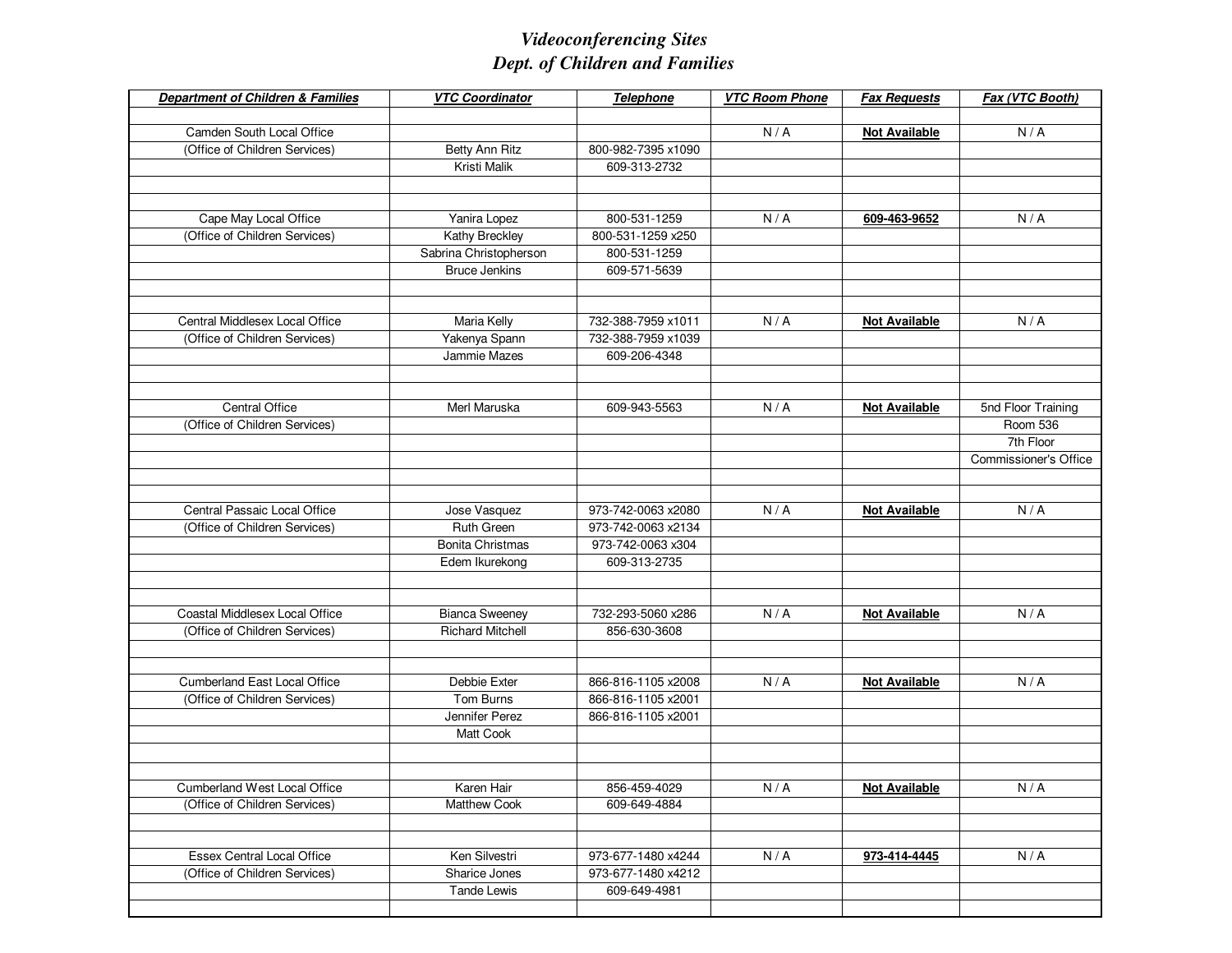| <b>Department of Children &amp; Families</b> | <b>VTC Coordinator</b>   | <b>Telephone</b>   | <b>VTC Room Phone</b> | <b>Fax Requests</b>  | Fax (VTC Booth) |
|----------------------------------------------|--------------------------|--------------------|-----------------------|----------------------|-----------------|
|                                              |                          |                    |                       |                      |                 |
| <b>Ewing Residential Treatment Center</b>    | Barbara Malkin           | 609-530-4101       | N/A                   | 609-530-3467         | N/A             |
| (Office of Children Services)                | Jerome Walker            | 609-530-3351       |                       |                      |                 |
|                                              | Yury Boguslavsky         | 609-984-6726       |                       |                      |                 |
|                                              |                          |                    |                       |                      |                 |
|                                              |                          |                    |                       |                      |                 |
| Gloucester East Local Office                 | <b>Richard Potts</b>     | 856-582-1238 x190  | N/A                   | <b>Not Available</b> | N/A             |
| (Office of Children Services)                | Jessica Ingrum           | 856-582-1238 x182  |                       |                      |                 |
|                                              | Sophia Escorpizo         | 856-582-1238 x199  |                       |                      |                 |
|                                              |                          |                    |                       |                      |                 |
| Gloucester West Local Office                 | <b>Helen Sedgely</b>     | 856-853-5525 x117  | N/A                   | <b>Not Available</b> | N/A             |
| (Office of Children Services)                | Chris Gallagher          | 856-853-5525 x250  |                       |                      |                 |
|                                              | Miriam Gautier           | 609-313-3260       |                       |                      |                 |
|                                              |                          |                    |                       |                      |                 |
|                                              |                          |                    |                       |                      |                 |
| Hudson Central Local Office                  | Yudelka Payano           | 201-217-7038       | N/A                   | <b>Not Available</b> | N/A             |
| (Office of Children Services)                | Debbie Curran            | 201-217-7046       |                       |                      |                 |
|                                              | Angelo Bosso             | 609-313-3258       |                       |                      |                 |
|                                              |                          |                    |                       |                      |                 |
|                                              |                          |                    |                       |                      |                 |
| Hudson South Local Office                    | Liana Molina             | 201-243-5000 x5007 | N/A                   | <b>Not Available</b> | N/A             |
| (Office of Children Services)                | <b>Charlene Cuthbert</b> | 201-243-5000 x5014 |                       |                      |                 |
|                                              | Angelo Bosso             | 609-313-3258       |                       |                      |                 |
|                                              |                          |                    |                       |                      |                 |
|                                              |                          |                    |                       |                      |                 |
| Hudson West Local Office                     | Yoeta Hernandez          | 201865-4101        | N/A                   | <b>Not Available</b> | N/A             |
| (Office of Children Services)                | Jackie McLean            | 609-206-6949       |                       |                      |                 |
|                                              |                          |                    |                       |                      |                 |
|                                              |                          |                    |                       |                      |                 |
| Hunterdon Local Office                       | Kathy Stone              | 800-392-2724       | N/A                   | <b>Not Available</b> | N/A             |
| (Office of Children Services)                | <b>Mike Martel</b>       | 609-313-3278       |                       |                      |                 |
|                                              |                          |                    |                       |                      |                 |
|                                              |                          |                    |                       |                      |                 |
| Katzenbach Training Center                   | Joe Spilatore            | 609-883-7701 x116  | N/A                   | 609-406-0237         | N/A             |
| (Office of Children Services)                |                          |                    |                       |                      |                 |
|                                              |                          |                    |                       |                      |                 |
| Mercer North Local Office                    | Sharon Giaquinto         | 609-219-6565       | N/A                   | <b>Not Available</b> | N/A             |
| (Office of Children Services)                | Michelle Rivera          | 609-896-1545 x6524 |                       |                      |                 |
|                                              | Marc Cheewah             | 609-313-3269       |                       |                      |                 |
|                                              |                          |                    |                       |                      |                 |
|                                              |                          |                    |                       |                      |                 |
| Mercer South Local Office                    | Lori Toliver Johnson     | 609-633-9503       | N/A                   | <b>Not Available</b> | N/A             |
| (Office of Children Services)                | Rob Kendrick             | 609-313-3269       |                       |                      |                 |
|                                              |                          |                    |                       |                      |                 |
|                                              |                          |                    |                       |                      |                 |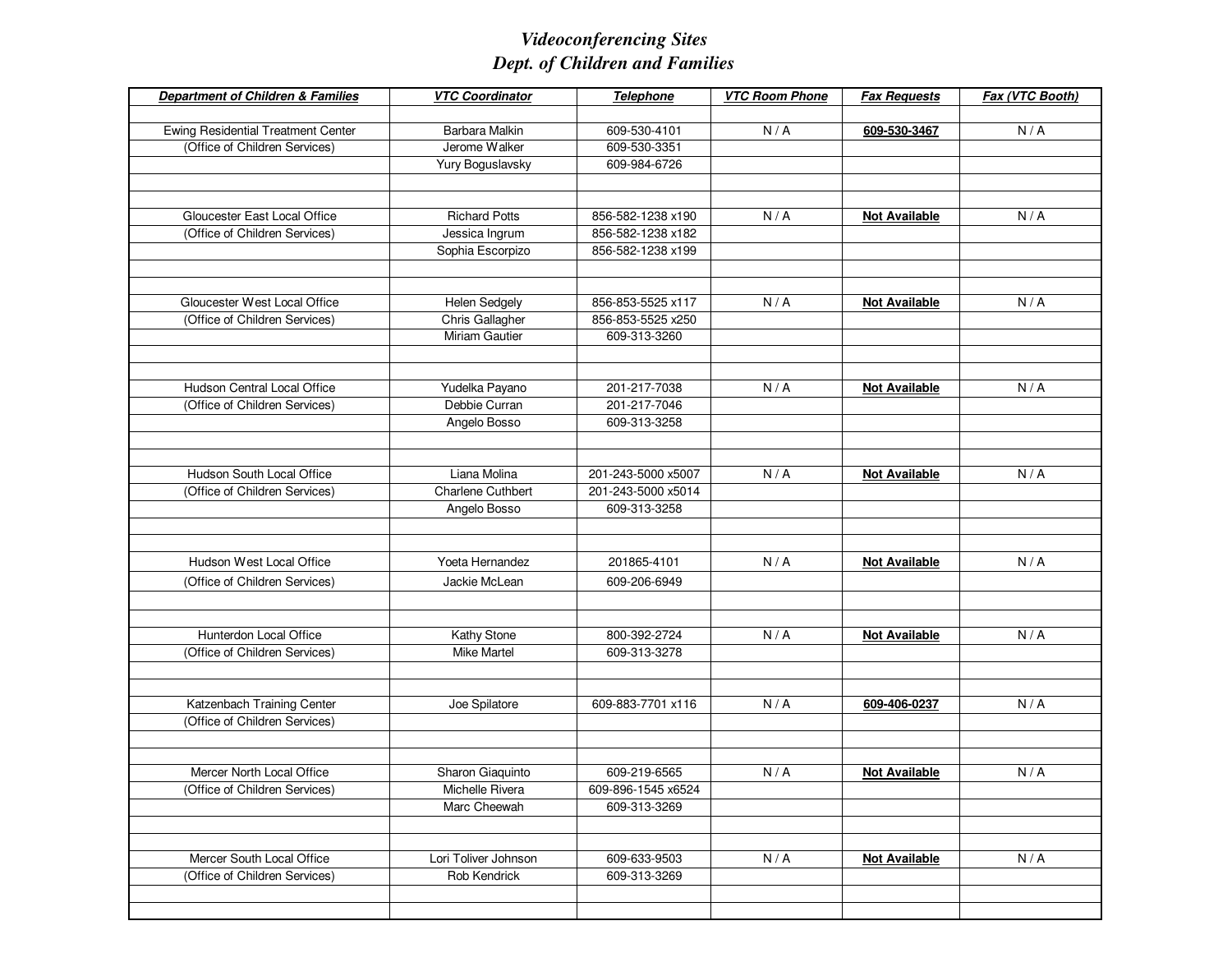| <b>Department of Children &amp; Families</b> | <b>VTC Coordinator</b>  | Telephone          | <b>VTC Room Phone</b> | <b>Fax Requests</b>  | Fax (VTC Booth) |
|----------------------------------------------|-------------------------|--------------------|-----------------------|----------------------|-----------------|
|                                              |                         |                    |                       |                      |                 |
| Middlesex West Local Office (Conference)     | Kathleen Sturcke        | 732-980-9312 x3415 | N/A                   | <b>Not Available</b> | N/A             |
| (Office of Children Services)                | Geeta Mavinkurve        | 609-649-4411       |                       |                      |                 |
|                                              |                         |                    |                       |                      |                 |
|                                              |                         |                    |                       |                      |                 |
| Middlesex West Local Office (Training)       | Kathleen Sturcke        | 732-980-9312 x3415 | N/A                   | <b>Not Available</b> | N/A             |
| (Office of Children Services)                | Geeta Mavinkurve        | 609-649-4411       |                       |                      |                 |
|                                              |                         |                    |                       |                      |                 |
|                                              |                         |                    |                       |                      |                 |
| Morris Local Office                          | Jeff Kline              | 800-392-9518       | N/A                   | 973-927-3757         | N/A             |
| (Office of Children Services)                | Jorge Collazos          | 800-392-9518       |                       |                      |                 |
|                                              | <b>Bill Barclay</b>     | 609-468-8471       |                       |                      |                 |
|                                              |                         |                    |                       |                      |                 |
|                                              |                         |                    |                       |                      |                 |
| Newark Training Room (4th Floor)             | Maurice Young           | 609-313-3304       | N/A                   | <b>Not Available</b> | N/A             |
| (Office of Children Services)                | Donna Smith             | 973-874-4141       |                       |                      |                 |
|                                              |                         |                    |                       |                      |                 |
|                                              |                         |                    |                       |                      |                 |
| Newark Conference Room (4th Floor)           | Maurice Young           | 609-313-3304       | N/A                   | <b>Not Available</b> | N/A             |
| (Office of Children Services)                | Donna Smith             | 973-874-4141       |                       |                      |                 |
|                                              |                         |                    |                       |                      |                 |
|                                              |                         |                    |                       |                      |                 |
| Newark Adoption Office                       | Patrick Ryan            | 973-648-7649       | N/A                   | <b>Not Available</b> | N/A             |
| (Office of Children Services)                | <b>Howard Frazier</b>   | 973-648-4495       |                       |                      |                 |
|                                              | Maurice Young           | 609-313-3304       |                       |                      |                 |
|                                              |                         |                    |                       |                      |                 |
|                                              |                         |                    |                       |                      |                 |
| North Hudson Local Office                    | Yoeta Hernandez         | 201-865-4101       | N/A                   | <b>Not Available</b> | N/A             |
| (Office of Children Services)                | Jackie McLean           | 609-206-6949       |                       |                      |                 |
|                                              |                         |                    |                       |                      |                 |
|                                              |                         |                    |                       |                      |                 |
| Northern Monmouth Local Office               | Connie Booker-Hall      | 732-933-1077 x161  | N/A                   | <b>Not Available</b> | N/A             |
| (Office of Children Services)                | <b>Alison Winters</b>   | 732-933-1077 x125  |                       |                      |                 |
|                                              | <b>Richard Mitchell</b> | 856-630-3608       |                       |                      |                 |
|                                              | Erica Nedrick           | 732-933-1077 x220  |                       |                      |                 |
|                                              |                         |                    |                       |                      |                 |
|                                              |                         |                    |                       |                      |                 |
| Ocean North Local Office                     | Lisa Mercadante         | 732-901-4198 x2036 | N/A                   | <b>Not Available</b> | N/A             |
| (Office of Children Services)                | <b>Wendy Schicoff</b>   | 732-901-4198 x2030 |                       |                      |                 |
|                                              | Merge Peguero           | 732-901-4198 x2077 |                       |                      |                 |
|                                              | Bryan Jozefowicz        | 609-313-3252       |                       |                      |                 |
|                                              |                         |                    |                       |                      |                 |
|                                              |                         |                    |                       |                      |                 |
| Ocean South Local Office                     | Cecelia Hough           | 732-255-0700 x8951 | N/A                   | <b>Not Available</b> | N/A             |
| (Office of Children Services)                | Nancy Urban             | 732-255-0700 x8984 |                       |                      |                 |
|                                              | Luke Ring               | 609-313-3243       |                       |                      |                 |
|                                              |                         |                    |                       |                      |                 |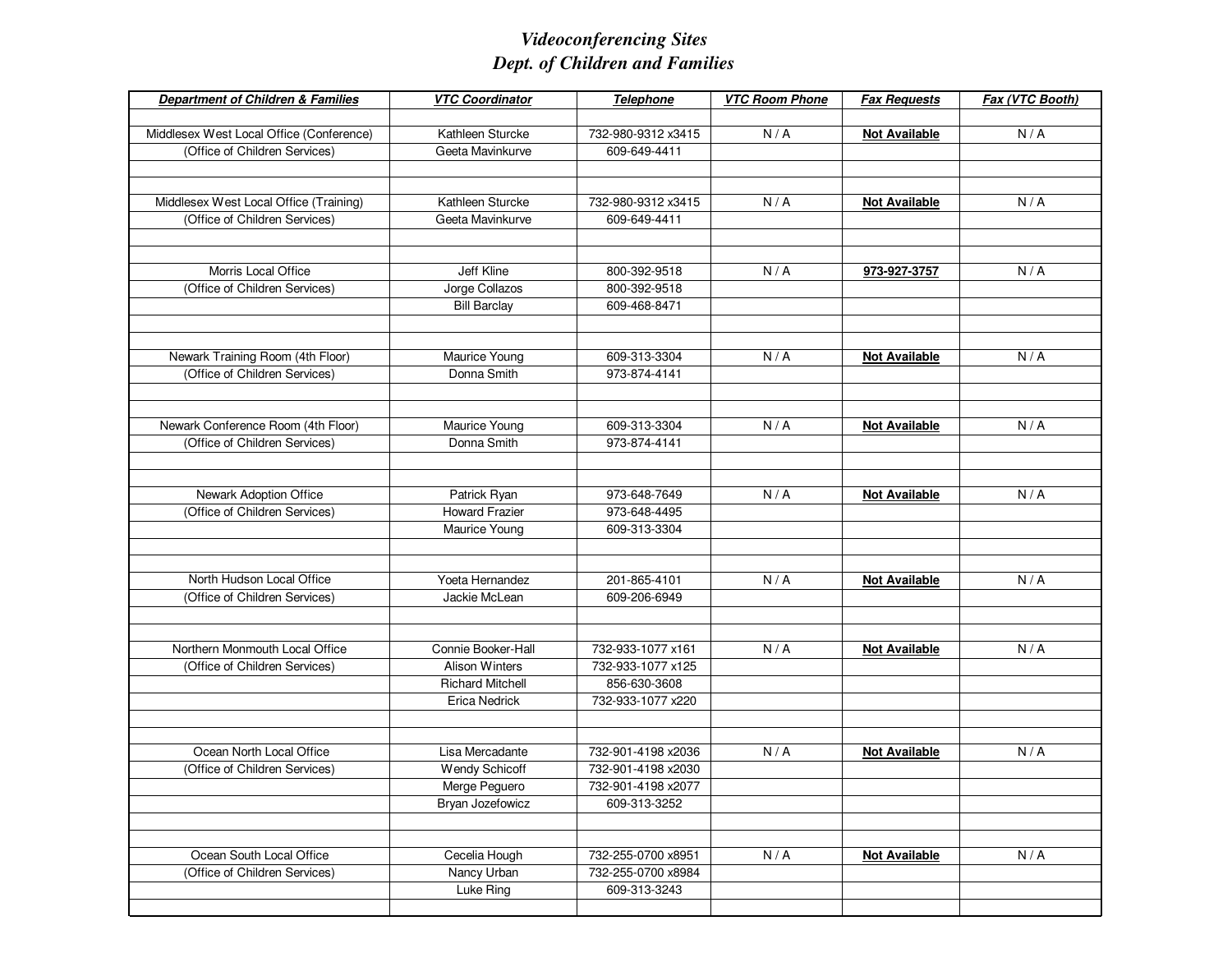| <b>Department of Children &amp; Families</b> | <b>VTC Coordinator</b> | Telephone          | <b>VTC Room Phone</b> | <b>Fax Requests</b>  | Fax (VTC Booth) |
|----------------------------------------------|------------------------|--------------------|-----------------------|----------------------|-----------------|
|                                              |                        |                    |                       |                      |                 |
| Passaic North Local Office                   | Robyn Seminero         | 973-523-6090 x250  | N/A                   | <b>Not Available</b> | N/A             |
| (Office of Children Services)                | Sharon Plumey          |                    |                       |                      |                 |
|                                              | Edem Ikurekong         | 609-313-2735       |                       |                      |                 |
|                                              |                        |                    |                       |                      |                 |
|                                              |                        |                    |                       |                      |                 |
| S.A.C.W.I.S. Site                            | <b>Barry Wilcox</b>    | 609-228-1354       | N/A                   | <b>Not Available</b> | N/A             |
| (Office of Children Services)                | Sandy Vasquez          | 609-228-1351       |                       |                      |                 |
|                                              | Curt Goldhagen         | 609-228-1402       |                       |                      |                 |
|                                              | <b>Craig Stevens</b>   | 609-313-3235       |                       |                      |                 |
|                                              |                        |                    |                       |                      |                 |
|                                              |                        |                    |                       |                      |                 |
| Salem Local Office                           | Stephanie Thompson     | 856-935-6350 x110  | N/A                   | <b>Not Available</b> | N/A             |
| (Office of Children Services)                | Mike Pipitone          | 856-935-6350 x122  |                       |                      |                 |
|                                              |                        |                    |                       |                      |                 |
|                                              |                        |                    |                       |                      |                 |
| Somerset Local Office                        | Lillie Tinsdale        | 908-704-3050 x101  | N/A                   | <b>Not Available</b> | N/A             |
| (Office of Children Services)                | <b>Mike Martel</b>     | 609-313-3278       |                       |                      |                 |
|                                              |                        |                    |                       |                      |                 |
|                                              |                        |                    |                       |                      |                 |
| Southern Monmouth Local Office               | Lusk Robinson          | 800-392-9512 x209  | N/A                   | <b>Not Available</b> | N/A             |
| (Office of Children Services)                | Ed Ziemba              | 800-392-9512 x201  |                       |                      |                 |
|                                              | Sandra Wilmore         | 609-649-4971       |                       |                      |                 |
|                                              |                        |                    |                       |                      |                 |
|                                              |                        |                    |                       |                      |                 |
| Sussex Local Office                          | Lona Grisi             | 973-383-8400 x226  | N/A                   | 973-579-3213         | N/A             |
| (Office of Children Services)                | Tina Romano            | 973-383-8400 x244  |                       |                      |                 |
|                                              | <b>Bill Barclay</b>    | 609-468-8471       |                       |                      |                 |
|                                              |                        |                    |                       |                      |                 |
|                                              |                        |                    |                       |                      |                 |
| Union County Central Local Office            | Samantha Baskerville   | 908-497-1488 x7990 | N/A                   | <b>Not Available</b> | N/A             |
| (Office of Children Services)                | Quadria Tankard        | 908-497-1488 x7991 |                       |                      |                 |
|                                              | Reynaldo Lopez         | 973-477-6253       |                       |                      |                 |
|                                              |                        |                    |                       |                      |                 |
|                                              |                        |                    |                       |                      |                 |
| Union County East Local Office               | Laverne Hayles-Shabazz | 908-820-3000       | N/A                   | <b>Not Available</b> | N/A             |
| (Office of Children Services)                | Edwena Lee             | 908-820-3000       |                       |                      |                 |
|                                              | Reynaldo Lopez         | 973-477-6253       |                       |                      |                 |
|                                              |                        |                    |                       |                      |                 |
|                                              |                        |                    |                       |                      |                 |
| Union County West Local Office               | Aliea Green            | 908-754-0952 x7942 | N/A                   | 908-561-0821         | N/A             |
| (Office of Children Services)                | Jennifer Rodriguez     | 908-754-0952 x7706 |                       |                      |                 |
|                                              | Reynaldo Lopez         | 973-648-4561       |                       |                      |                 |
|                                              |                        |                    |                       |                      |                 |
|                                              |                        |                    |                       |                      |                 |
|                                              |                        |                    |                       |                      |                 |